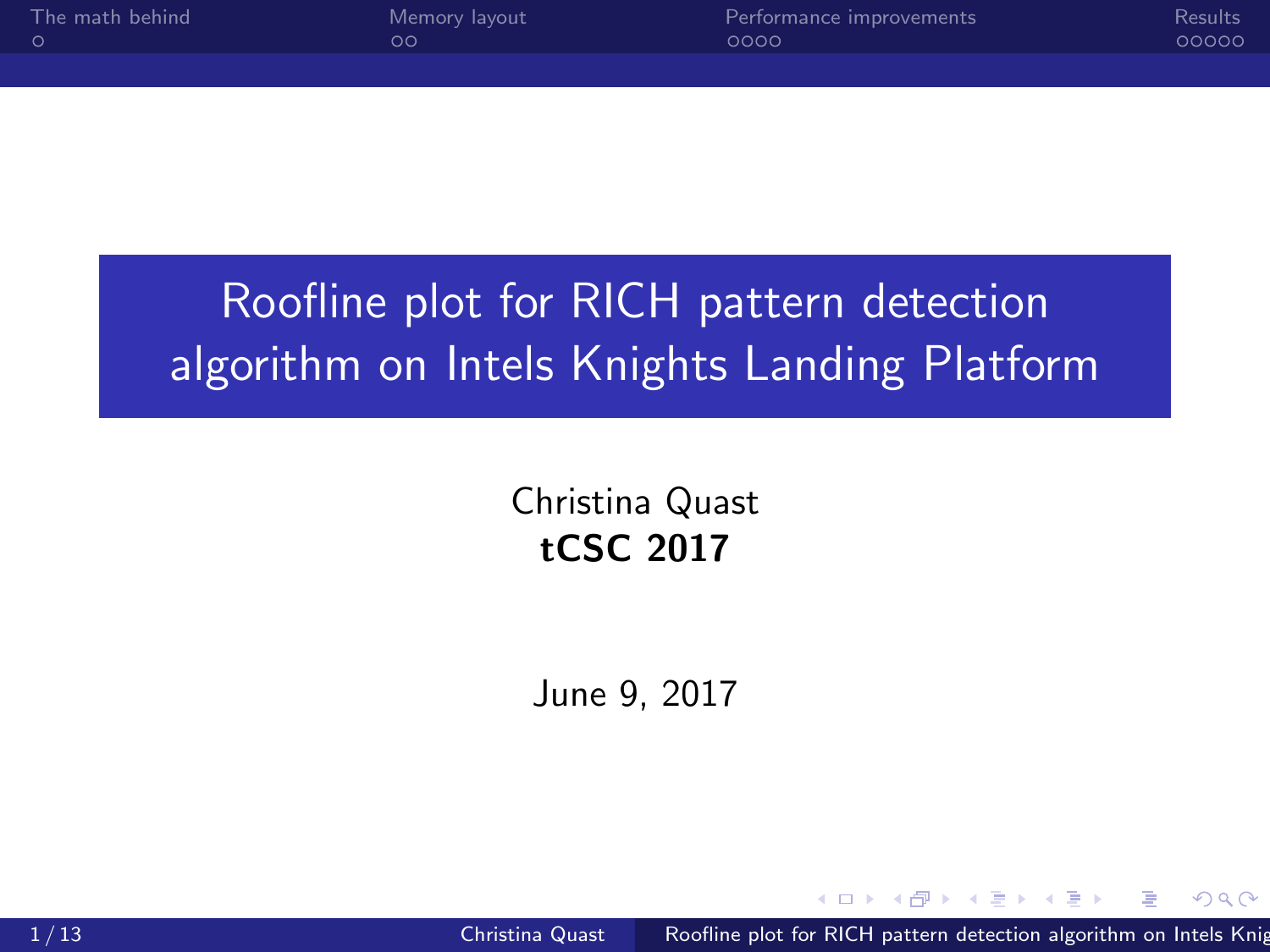<span id="page-1-0"></span>[The math behind](#page-1-0) [Memory layout](#page-2-0) [Performance improvements](#page-4-0) [Results](#page-8-0)

 $\Omega$ 

# Intel Xeon Phi Knights Landing



### Figure: KNL<sup>1</sup>

 $^{\rm 1}$ [https://www.extremetech.com/wp-content/uploads/2016/04/](https://www.extremetech.com/wp-content/uploads/2016/04/KnightsLanding.png) [KnightsLanding.png](https://www.extremetech.com/wp-content/uploads/2016/04/KnightsLanding.png) イロン イ母ン イヨン イヨン

2/13 Christina Quast [Roofline plot for RICH pattern detection algorithm on Intels Knights Landing Platform](#page-0-0) Platform Platform Platform Platform Platform Platform Platform Platform Platform Platform Platform Platform Platfor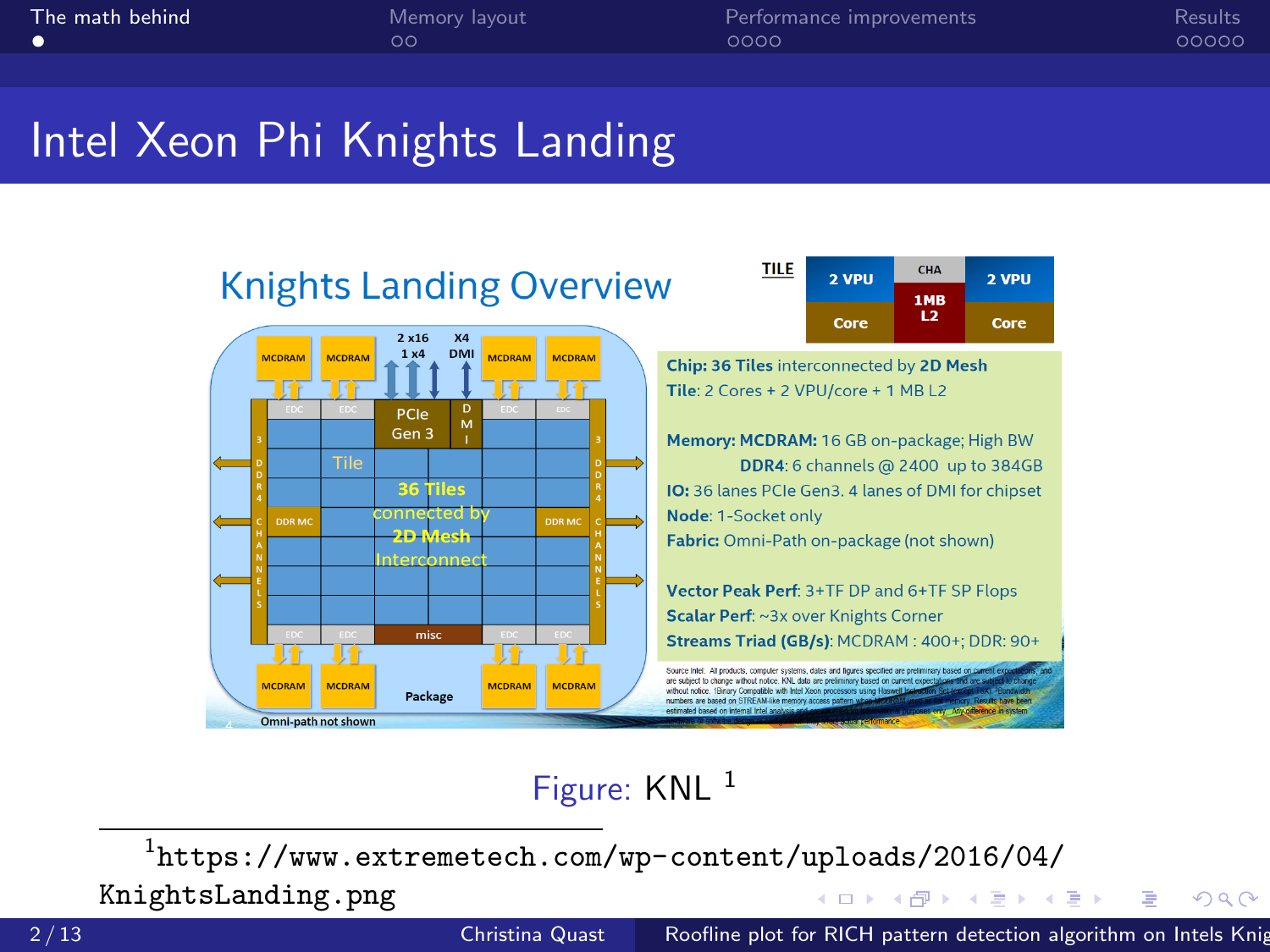<span id="page-2-0"></span>

| The math behind      | Memory layout | Performance improvements | Results |
|----------------------|---------------|--------------------------|---------|
|                      | ∙∘            | 0000                     | 00000   |
| Memory rearrangement |               |                          |         |
|                      |               |                          |         |

# Theoretical performance

- 40B input data  $+$  12B output data  $=$  52 B
- DRAM:  $\approx$  80*GBps*
- **MCDRAM (High Bandwidth Memory on KNL):**  $\approx$  340 GBps

Theoreticaly best performance in time per photon:  $52.0B/340GB$ ps = 0.153 ns

→ (何) > → (目) → → (目) >

 $2990$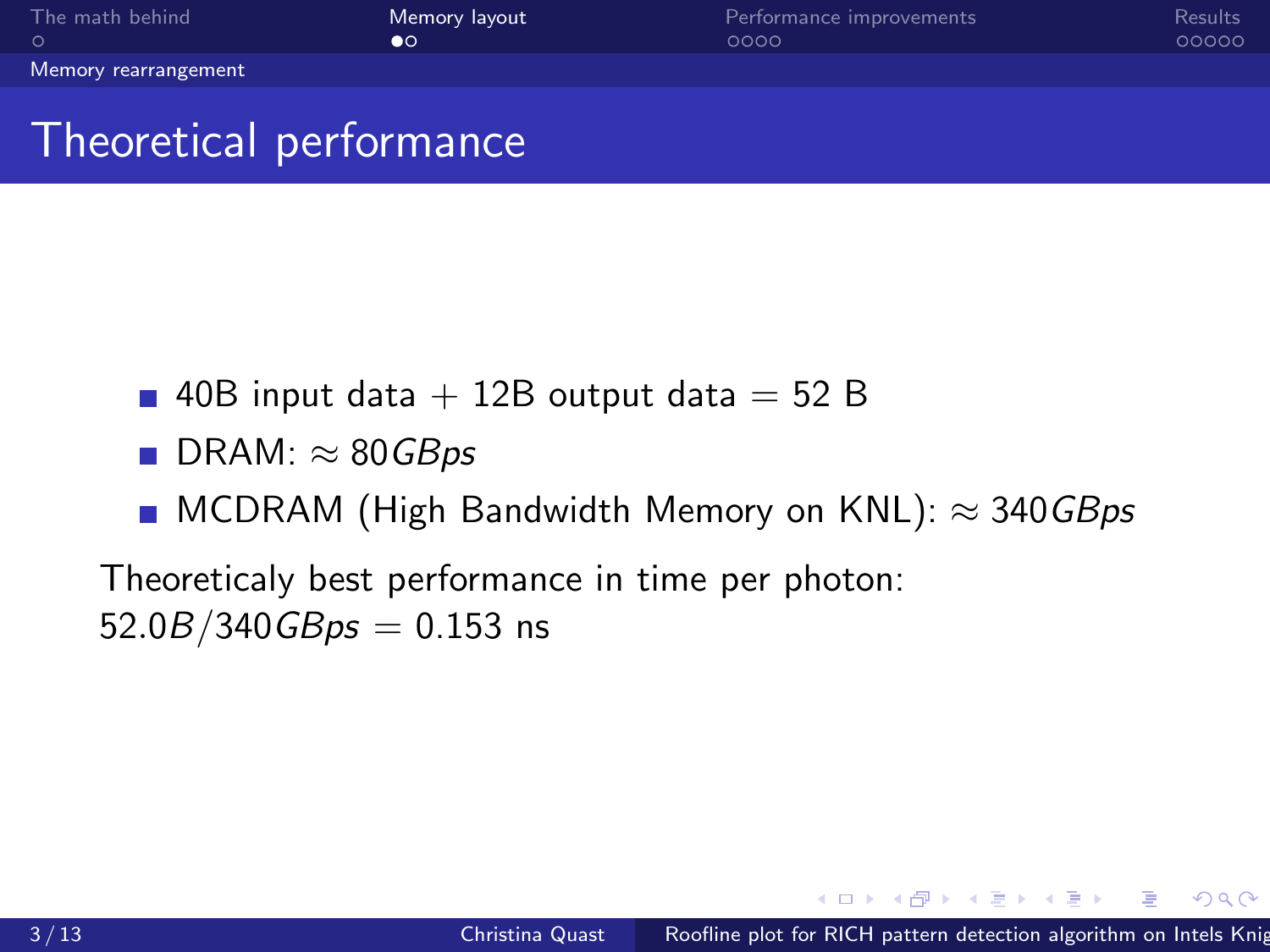| The math behind      | Memory layout | Performance improvements | <b>Results</b> |
|----------------------|---------------|--------------------------|----------------|
| . റ                  | ൟ             | ೧೧೧೧                     | 00000          |
| Memory rearrangement |               |                          |                |

# Memory layout: AOS to SOA

### Arrange memory for better unit strides



Figure: AOS to SOA <sup>2</sup>

 $\mathrm{^{2}$ <http://www.spuify.co.uk/?p=645>

 $299$ 

э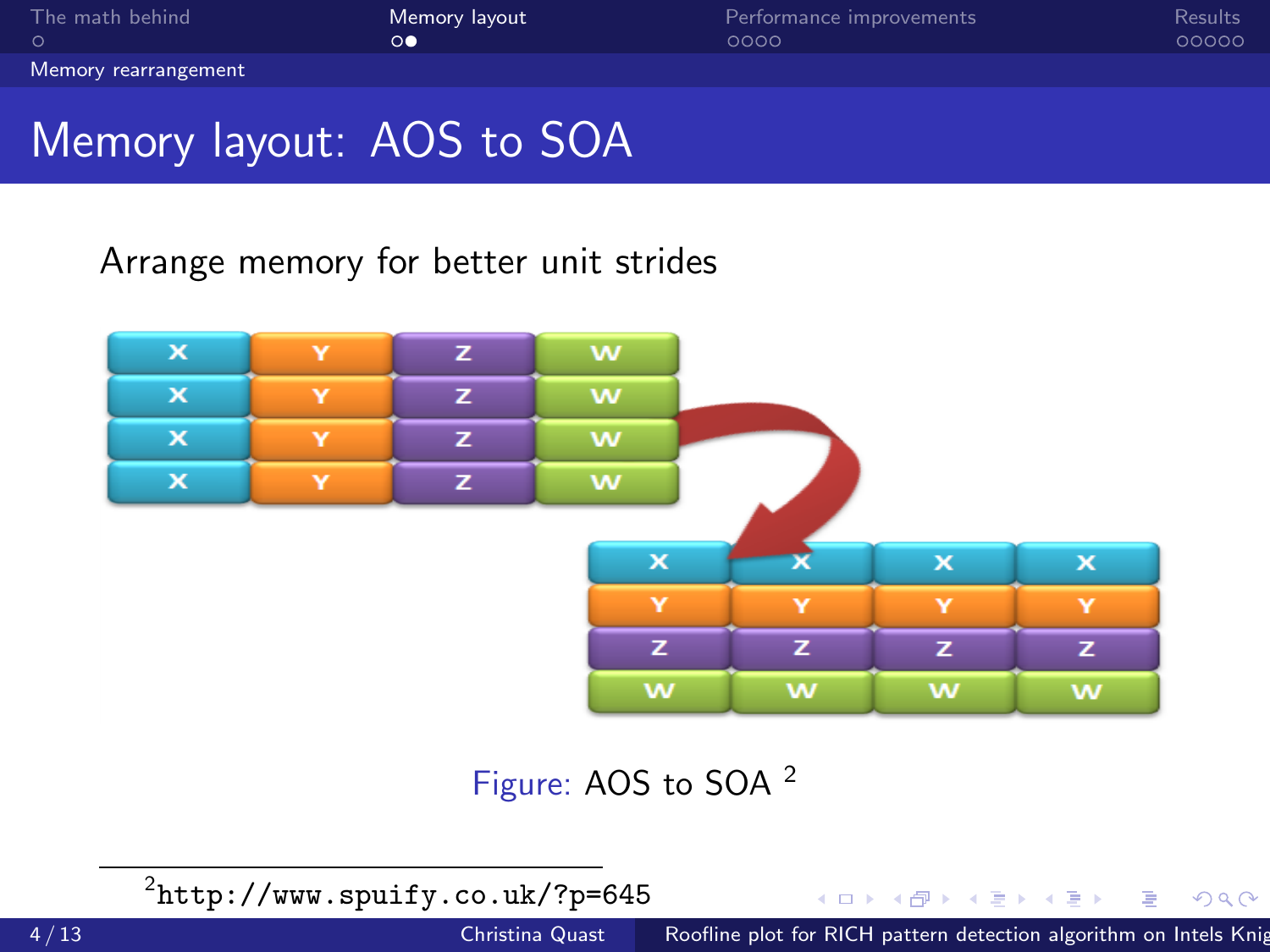<span id="page-4-0"></span>[The math behind](#page-1-0) [Memory layout](#page-2-0) **[Performance improvements](#page-4-0)**<br>O COOOO **COOOO** COOOO COOOO ACCOM [Performance improvements](#page-4-0)

# Memory and Cacheline optimizations

- Alignment of variables to 64 Byte boundaries (Cacheline size)
- Vectorization through vectorclass library (basically intrinsics abstraction)
- Const keyword helps compiler to optimize

**A A REAL A RE**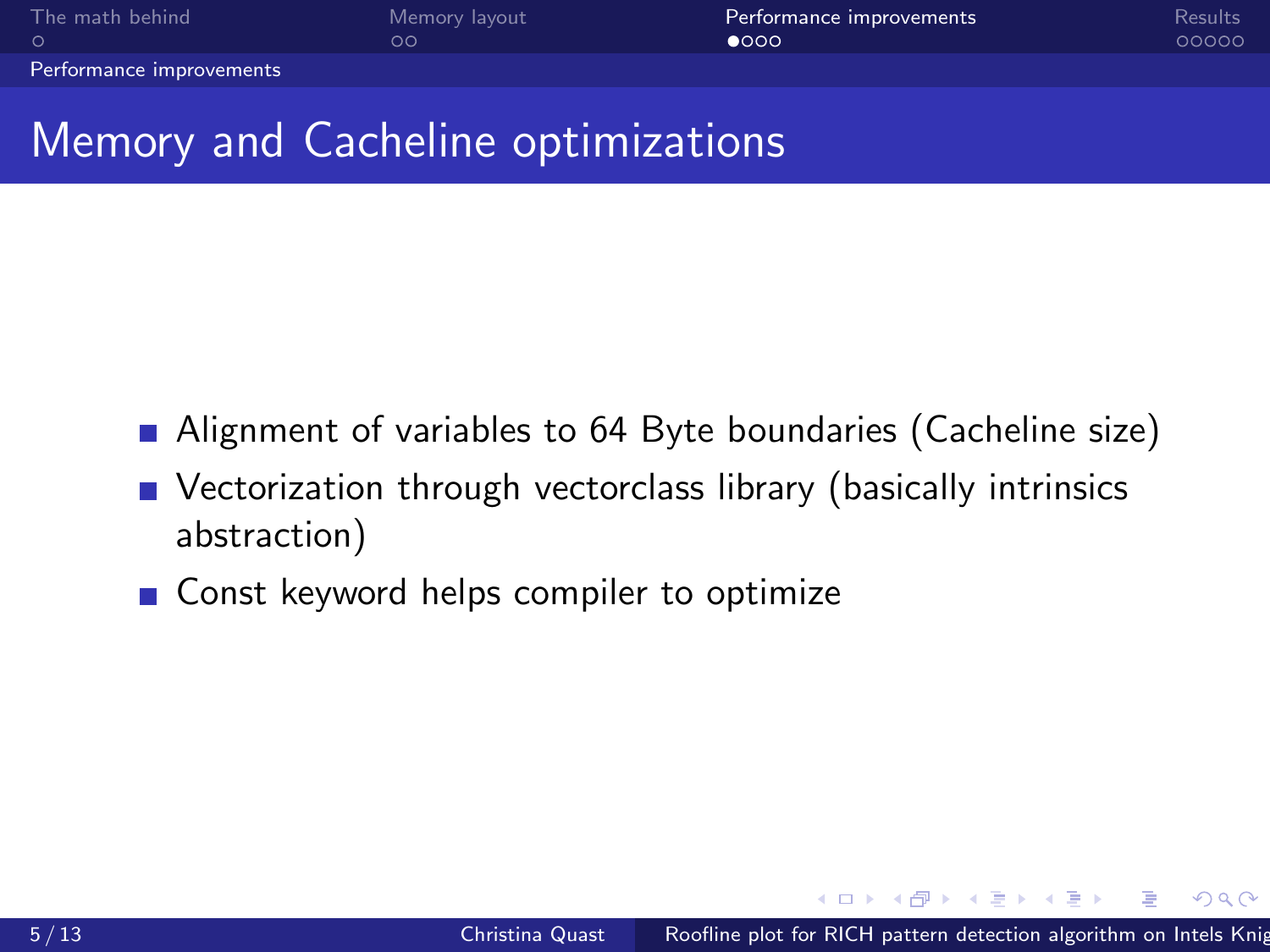| The math behind          | Memory layout<br>הר | Performance improvements<br>0000 | <b>Results</b><br>00000 |
|--------------------------|---------------------|----------------------------------|-------------------------|
| Performance improvements |                     |                                  |                         |
|                          |                     |                                  |                         |

# Approximate functions

- Inverse approximate functions up to 10 times faster
- sqrt() replaced with approx recipr (approx rsqrt  $()$ )
- division replaced by approx recip  $()$

| Instruction   | uops | reciprocal througput |
|---------------|------|----------------------|
| VSQRT14PS     | 18   | 16                   |
| VRSQRT14PS    |      | 3                    |
| <b>VDIVPS</b> | 18   | 32                   |
| VRCP28PS      |      |                      |

伊 ▶ イヨ ▶ イヨ ▶

 $2990$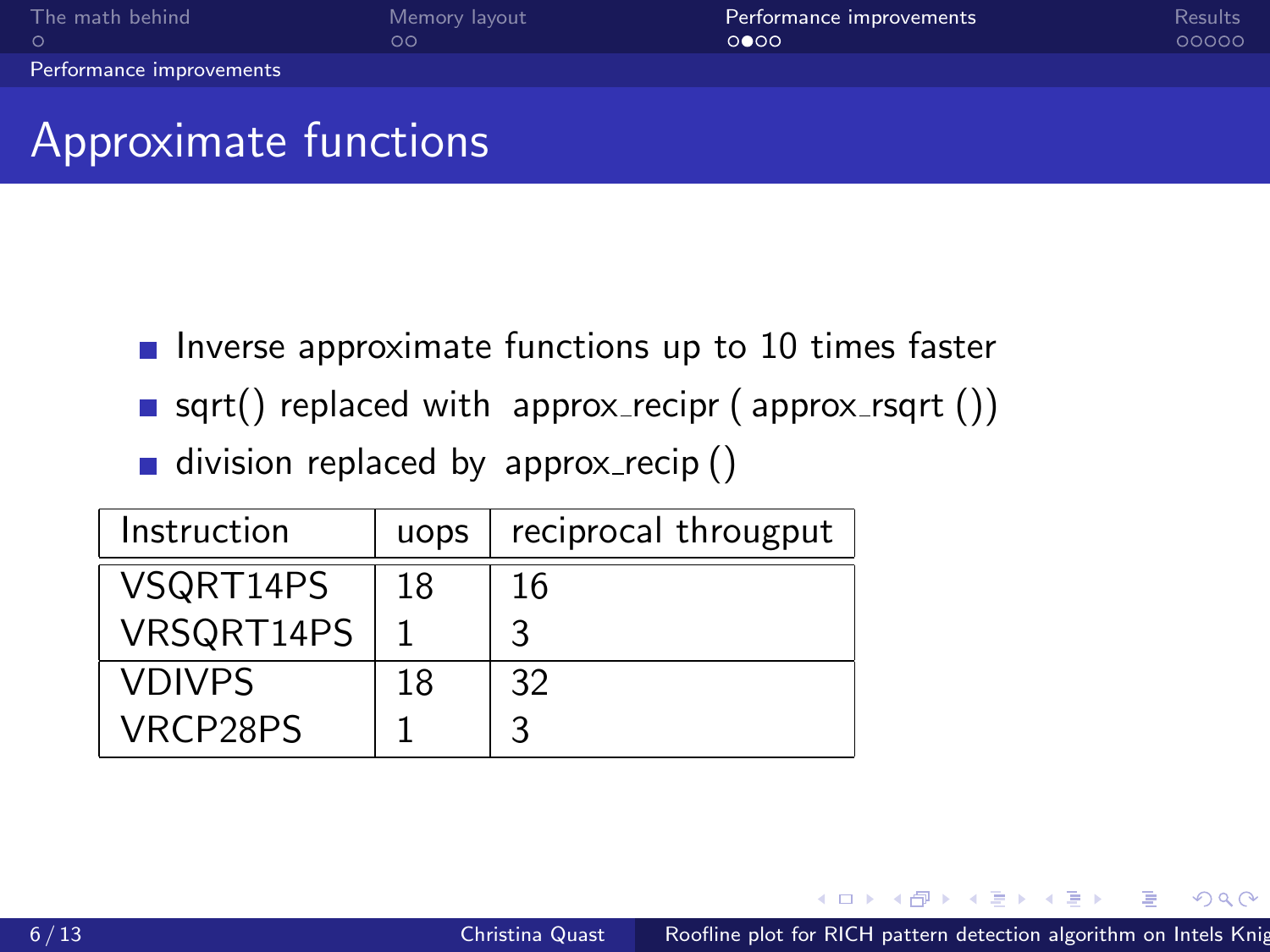| The math behind          | Memory layout | Performance improvements | Results |
|--------------------------|---------------|--------------------------|---------|
|                          | ററ            | 0000                     | 00000   |
| Performance improvements |               |                          |         |

### Mathematical improvements

- Removed some divisions
- **Extracted multiplication factors**
- Term cos(arcsin(sin( $\beta$ ))) replaced by  $\sqrt(1-\sin^2(\beta))$
- Removed cubic root (very expensive) and quartic solver,  $\mathcal{L}_{\mathcal{A}}$ replaced with Newton

 $\Omega$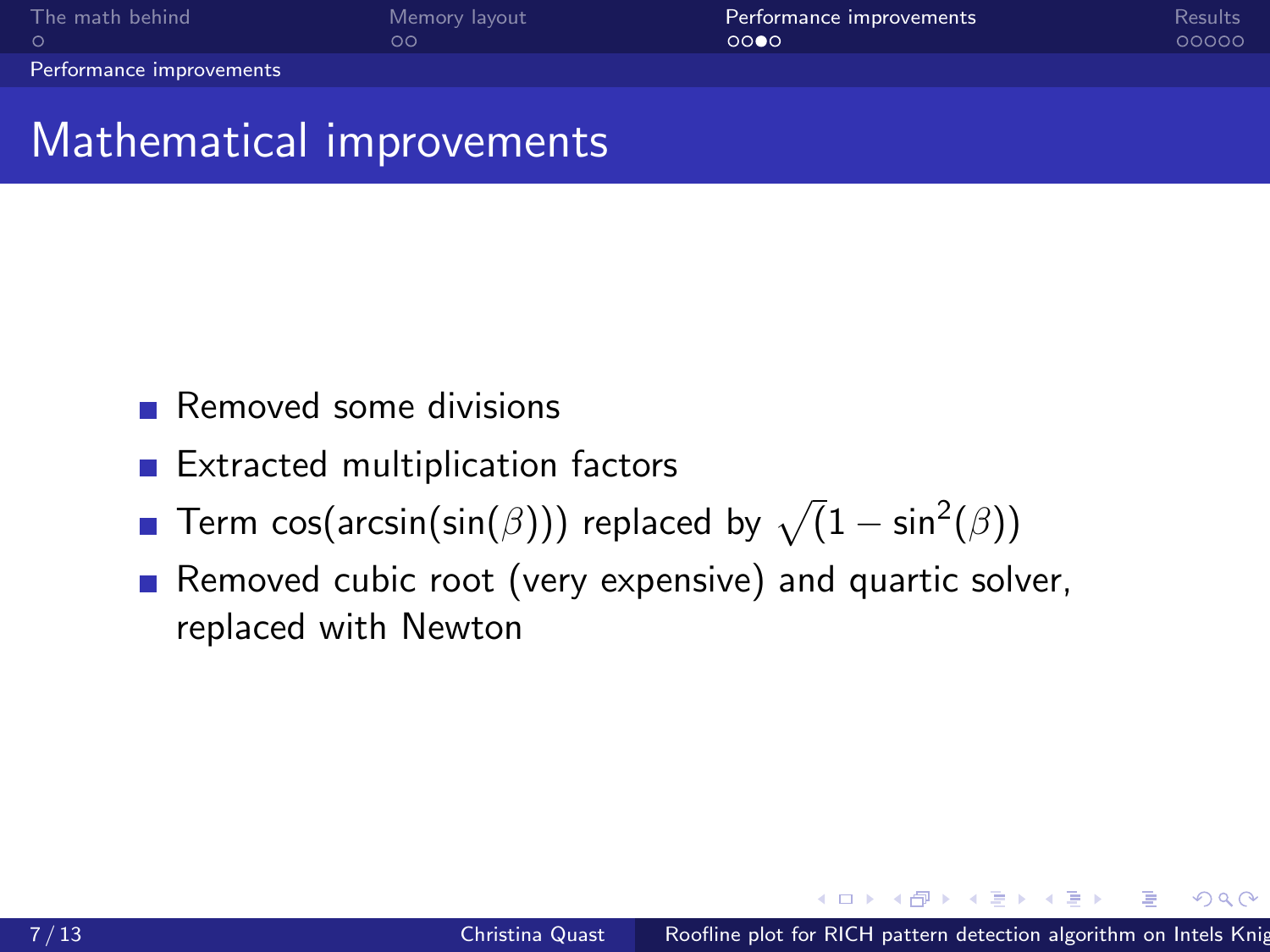<span id="page-7-0"></span>

| The math behind          | Memory layout | Performance improvements | Results |
|--------------------------|---------------|--------------------------|---------|
|                          | OΟ            | 0000                     | 00000   |
| Performance improvements |               |                          |         |
|                          |               |                          |         |

# MCDRAM ( 340 GBps)

### numactl to bind execution to CPUs and MCDRAM Memory



Figure: Quadrant Clustering mode [\[2\]](#page-11-0)

任  $\sim$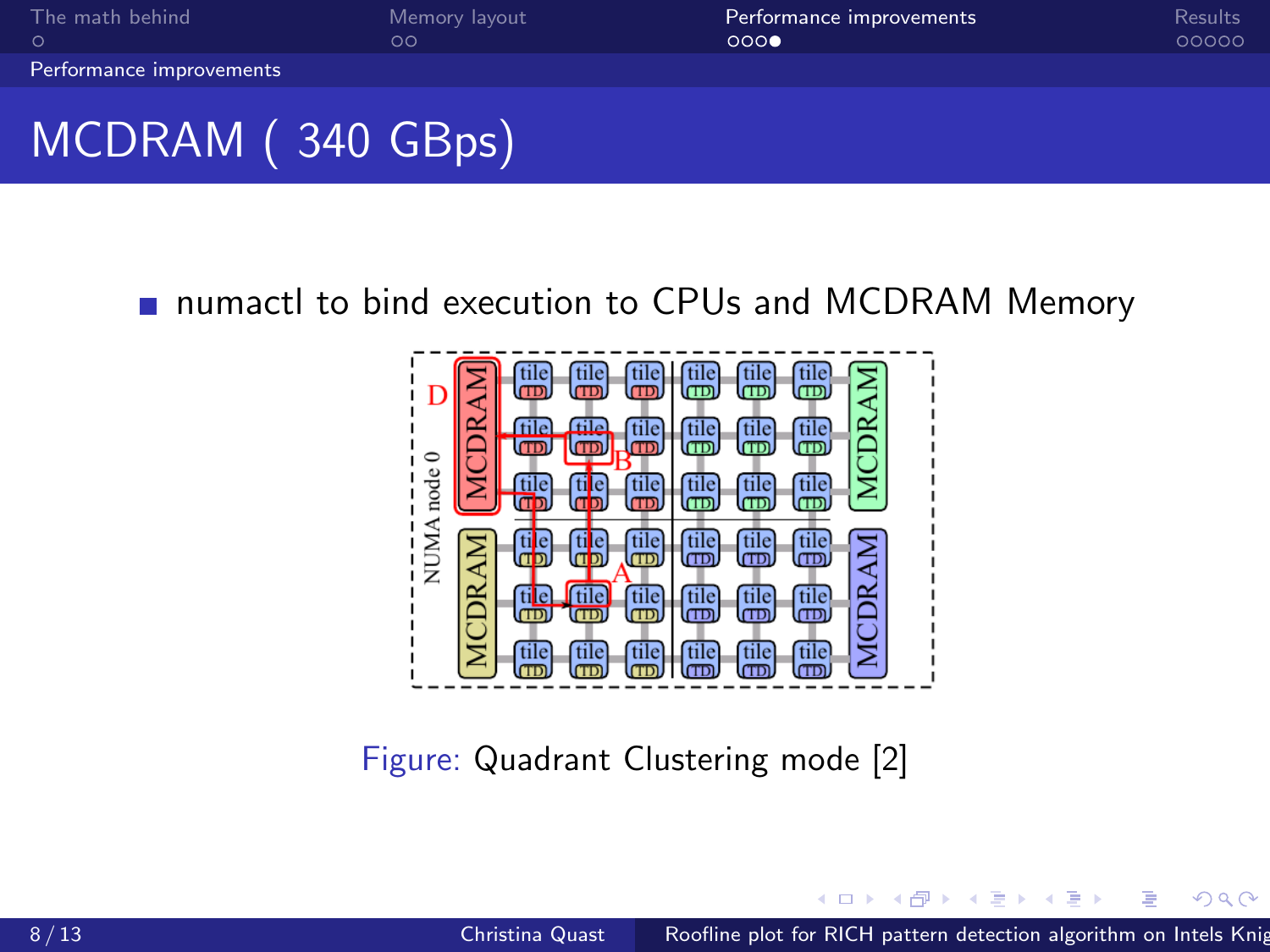<span id="page-8-0"></span>

| The math behind | Memory layout | Performance improvements | <b>Results</b> |
|-----------------|---------------|--------------------------|----------------|
|                 | OО            | ೧೧೧೧                     | $\bullet$ 0000 |
| Speedup         |               |                          |                |

### Nanoseconds per photon

#### Theoretical limit:  $52.0B/340GBps = 0.153$  ns per photon

| Improvement                        | Execution time per photon           | Speedup over baseline<br>code with OMP |
|------------------------------------|-------------------------------------|----------------------------------------|
| Baseline code without OMP          | 1000.26 ns                          |                                        |
|                                    | From here: always OpenMP 256 thread |                                        |
| Baseline code                      | $7.13$ ns                           |                                        |
| Pinned on MCDRAM (with numactl)    | $6.63$ ns                           | 1.07x                                  |
| Mathematical improvement           | $4.67$ ns                           | 1.53x                                  |
| Vectorization and Memory alignment | $0.933$ ns                          | 7.64x                                  |
| All three                          | $0.195$ ns                          | 36.47×                                 |

医阿里氏阿里

 $299$ 

Ξ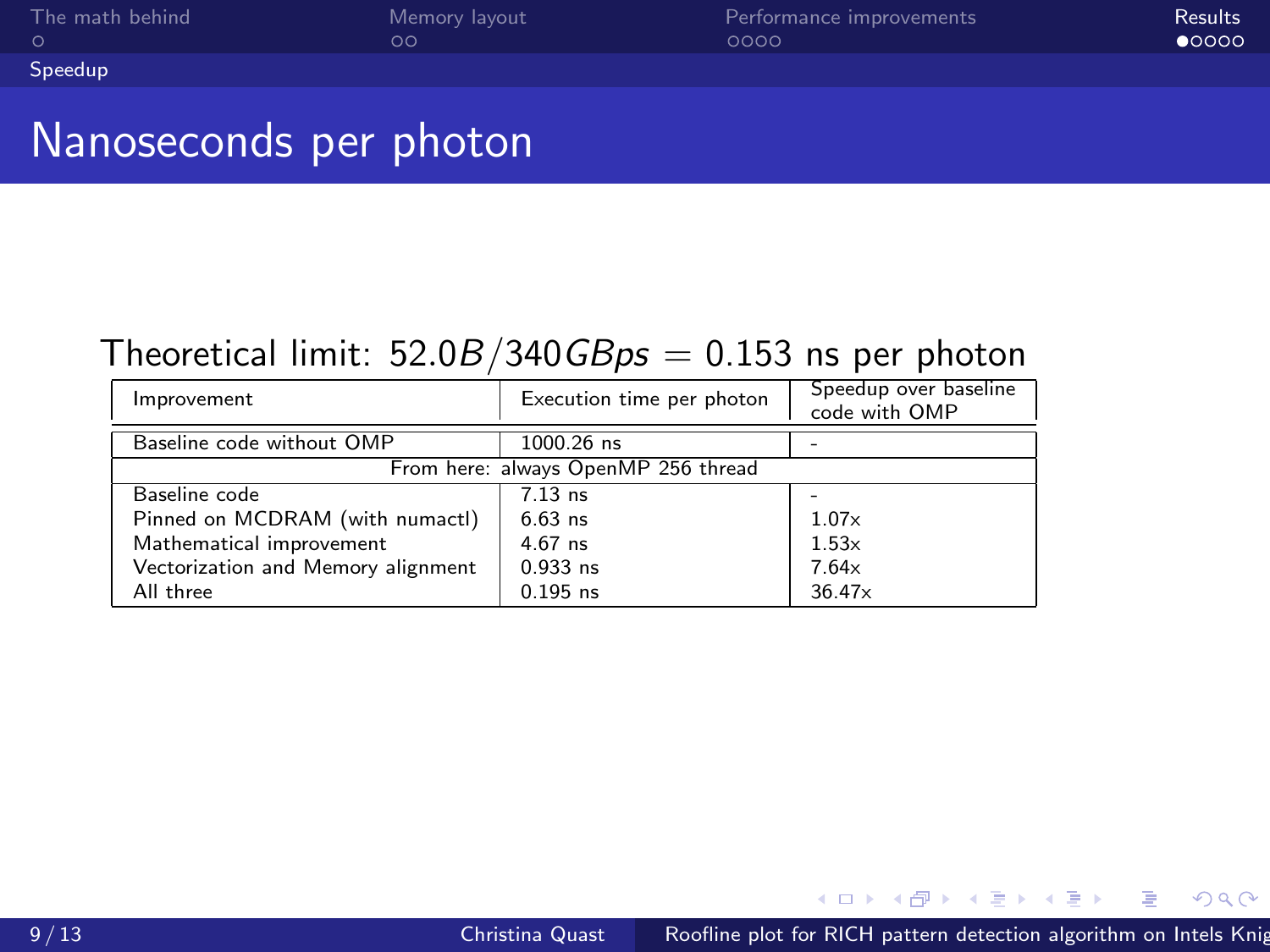<span id="page-9-0"></span>

| The math behind | Memory layout | Performance improvements | Results |
|-----------------|---------------|--------------------------|---------|
|                 | ററ            | 0000                     | 00000   |
| Speedup         |               |                          |         |

## Roofline plot



Figure: Roofline plot with mathematic [im](#page-8-0)[pr](#page-10-0)[o](#page-8-0)[ve](#page-9-0)[m](#page-10-0)[e](#page-7-0)[n](#page-8-0)[ts](#page-13-0)

モミド

 $299$ 

э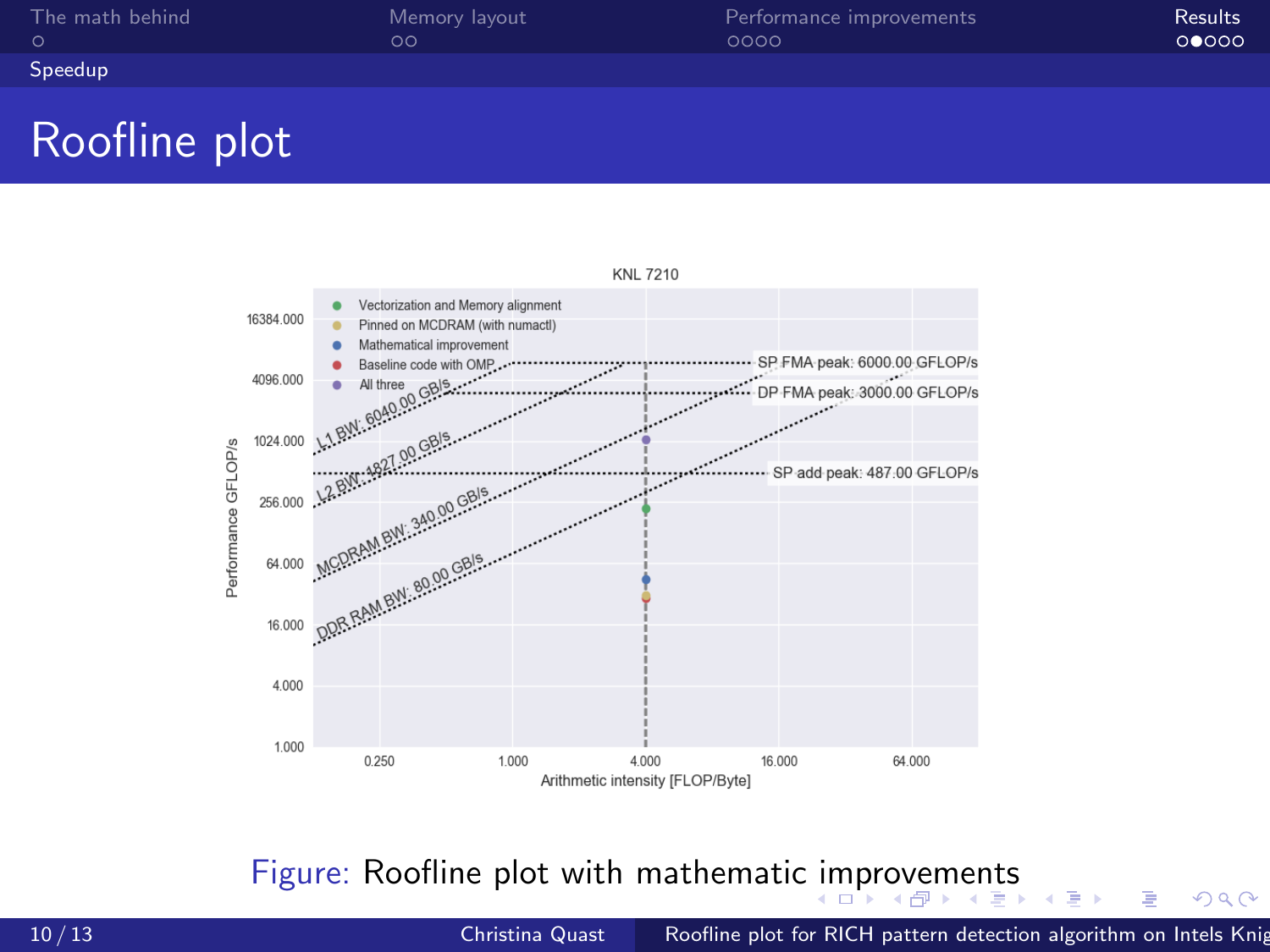<span id="page-10-0"></span>

| The math behind | Memory layout | Performance improvements | <b>Results</b> |
|-----------------|---------------|--------------------------|----------------|
|                 | ററ            | 0000                     | 00000          |
| Speedup         |               |                          |                |

## Speedup and Efficiency



Figure: Strong scaling speedup (left) and efficiency (right) for 10485760 photons and OMP workgroup size of 128

同  $\sim$  $\equiv$ 

a.

 $QQ$ 

Ξ

Έ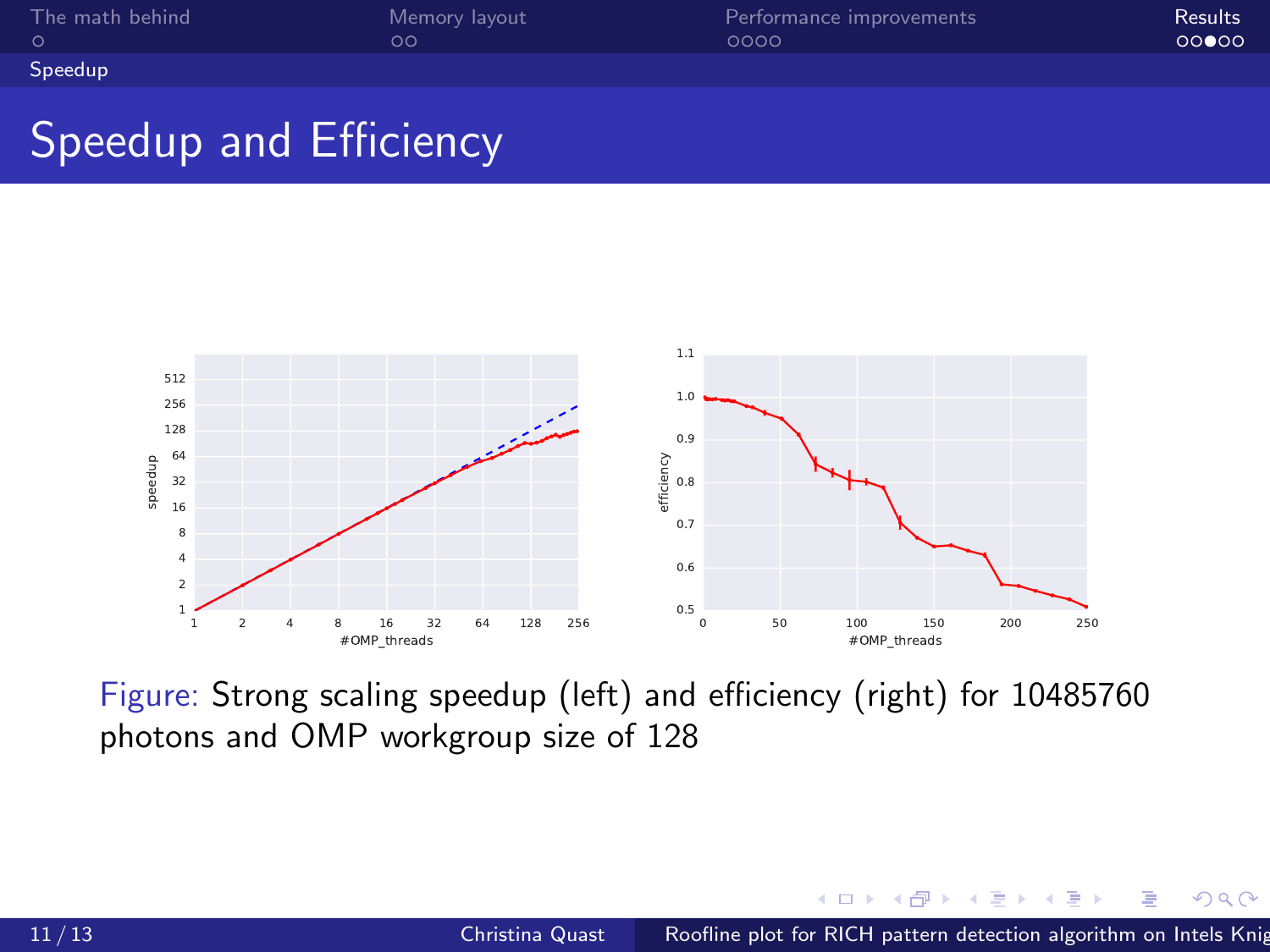| The math behind | Memory layout | Performance improvements | Results |
|-----------------|---------------|--------------------------|---------|
|                 | $\circ$       | 0000                     | 00000   |
| Speedup         |               |                          |         |

- <span id="page-11-1"></span>量 R. Forty and O. Schneider. Rich pattern recognition. LHCB/98-040, 30 April 1998.
- <span id="page-11-0"></span>歸 A. Vladimirov and R. Asai.

Clustering modes in knights landing processors: Developer's guide.

Colfax International, May 11, 2016.

 $x = x$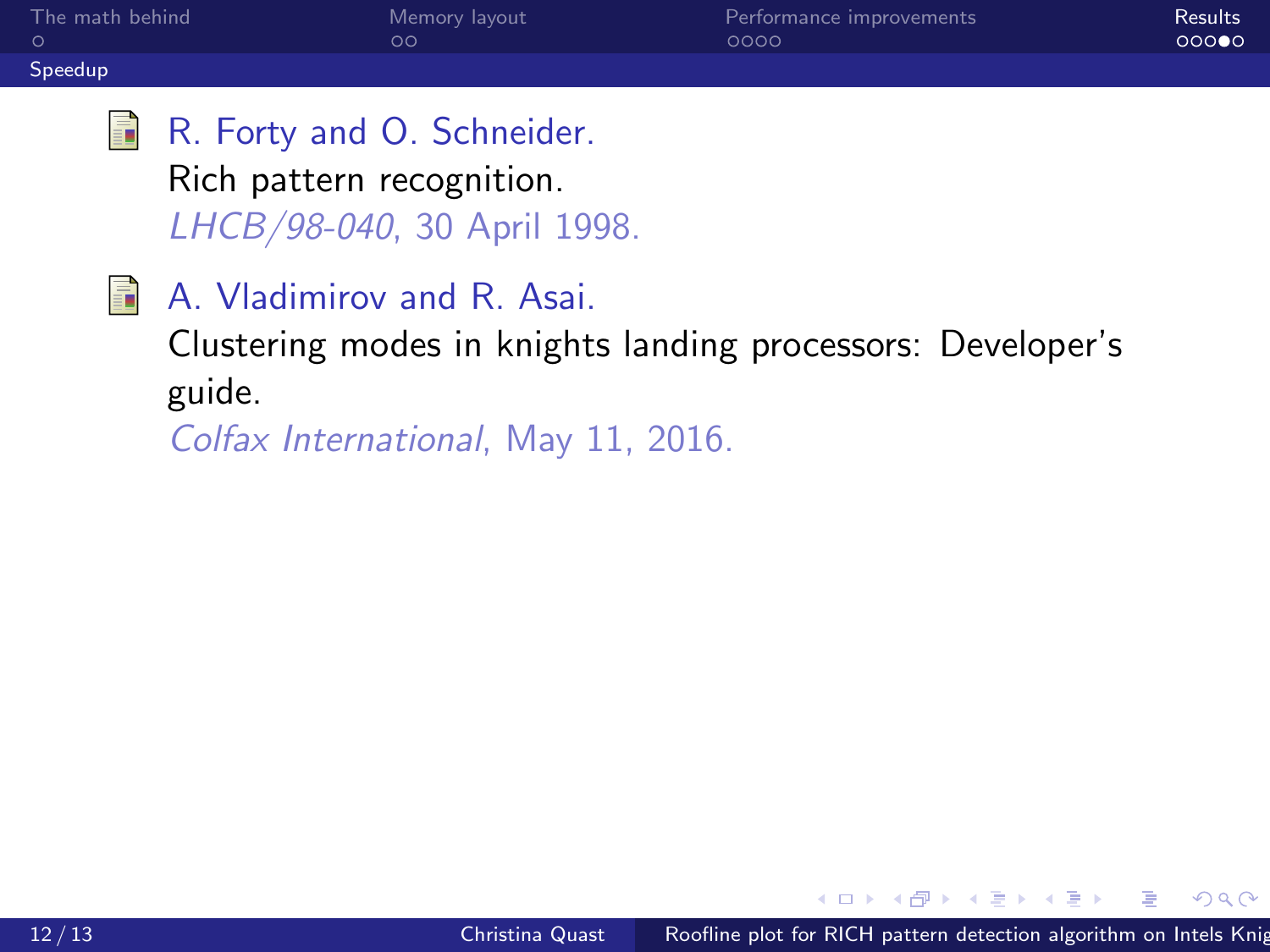| The math behind | Memory layout | Performance improvements | Results |
|-----------------|---------------|--------------------------|---------|
|                 | DС            | 0000                     | 00000   |
| Speedup         |               |                          |         |

## Cherenkov angle



Figure: Cherenkov angle calculation[\[1\]](#page-11-1)

 $\mathbf{h}$ 4. 重  $\mathbf{h}$ Έ  $290$ 

∍